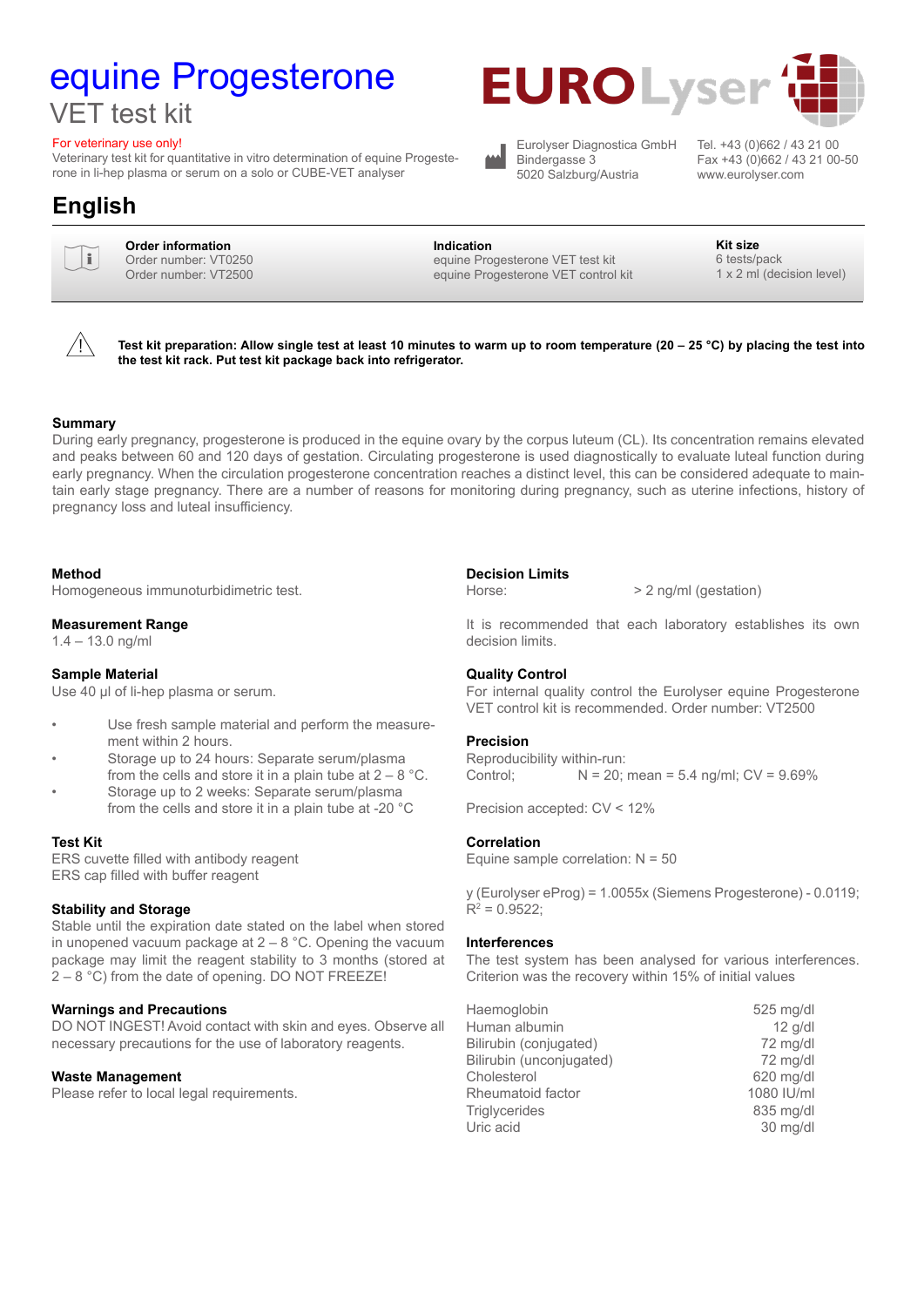## equine Progesterone VET Testkit

#### Nur für den Veterinärgebrauch!

Veterinär-Testkit für die quantitative In-vitro Bestimmung von equine Progesterone in Li-Hep Plasma oder Serum am solo oder CUBE-VET Analyser.

### **Deutsch**



**Bestellinformation Bezeichnung Packungsgröße** Bestellnummer: VT 0250 Bestellnummer: VT 2500

equine Progesterone VET Testkit equine Progesterone VET Control Kit

Eurolyser Diagnostica GmbH

Bindergasse 3 5020 Salzburg/Austria

Fax +43 (0)662 / 43 21 00-50 www.eurolyser.com

Tel. +43 (0)662 / 43 21 00

6 Tests/Packung 1 x 2 ml (decision level)



**Vorbereitung des Testkits: Der Einzeltest muss min. 10 Minuten auf Raumtemperatur (20 – 25 °C) aufgewärmt werden. Geben Sie dazu den Test aus der Packung und setzen Sie ihn in das Testkit-Rack. Geben Sie die Testpackung zurück in den Kühlschrank.**

#### **Zusammenfassung**

Progesterone wird im frühen Stadium einer Schwangerschaft im Eierstock der Stute vom Corpus Luteum (CL) produziert. Seine Konzentration bleibt erhöht und erreicht die höchste Konzentration zwischen Tag 60 und 120 der Trächtigkeit. In der Diagnostik wird zirkulierendes Progesterone dazu benutzt, die Lutealfunktion während des Frühstadiums einer Schwangerschaft zu evaluieren. Sobald die Progesterone-Konzentration ein bestimmtes Level erreicht, weist dies darauf hin, dass eine Aufrechterhaltung der Schwangerschaft möglich ist. Eine Überwachung der Progesteron-Konzentration dient auch zur Untersuchung von Gebärmutterinfektionen, einer Vorgeschichte von Fehlgeburten und Lutealinsuffizienz.

#### **Methode**

Homogener, immunturbidimetrischer Test

#### **Messbereich**

1,4 – 13,0 ng/ml

#### **Probenmaterial**

40 µl Li-Hep Plasma oder Serum verwenden.

- Frisches Probenmaterial benutzen und Messung innerhalb von 2 Stunden abarbeiten.
- Lagerung bis zu 24 Stunden: Serum/Plasma von den Zellen trennen und bei 2 – 8 °C in einem Glattrohr lagern.
- Lagerung bis zu 2 Wochen: Serum/Plasma von den Zellen trennen und bei -20 °C in einem Glattrohr lagern

#### **Testkit**

ERS Küvette befüllt mit Antikörper-Reagenz ERS Kappe befüllt mit Buffer-Reagenz

#### **Stabilität und Lagerung**

Stabil bis zum aufgedruckten Haltbarkeitsdatum, wenn in ungeöffneter Vakuumpackung bei 2 – 8 °C gelagert. Die Stabilität kann mit dem Öffnen der Vakuumpackung auf drei Monate ab Öffnungsdatum (bei 2 – 8 °C gelagert) limitiert werden. NICHT EINFRIEREN!

#### **Warnungen und Vorsichtsmaßnahmen**

NICHT VERSCHLUCKEN! Kontakt mit Haut und Augen vermeiden. Beachten Sie die notwendigen Vorsichtsmaßnahmen für den Umgang mit Laborreagenzien.

#### **Entsorgung**

Bitte beachten Sie immer die lokalen gesetzlichen Vorschriften.

#### **Entscheidungsgrenze**

Pferd:  $> 2$  ng/ml (Trächtigkeit)

Es wird empfohlen, dass jedes Labor seine eigenen Grenzwerte definiert.

#### **Kontrollmaterial**

Zur internen Qualitätskontrolle sollte das Eurolyser equine Progesterone VET Control Kit verwendet werden. Bestellnummer: VT2500

#### **Präzision**

Reproduzierbarkeit "within-run": Kontrolle;  $N = 20$ ; mean = 5,4 ng/ml;  $CV = 9,69\%$ 

Akzeptierte Präzision: CV < 12%

#### **Korrelation**

Pferde-Probenkorrelation: N = 50

y (Eurolyser eProg) = 1,0055x (Siemens Progesterone) - 0,0119;  $R^2 = 0,9522;$ 

#### **Interferenzen**

Das Testsystem wurde auf verschiedene Störsubstanzen analysiert. Ein akzeptables Ergebnis wurde definiert als Abweichung kleiner als 10% des Ausgangswertes.

| Hämoglobin               | 525 mg/dl  |
|--------------------------|------------|
| Human-Albumin            | $12$ g/dl  |
| Bilirubin (konjugiert)   | 72 mg/dl   |
| Bilirubin (unkonjugiert) | 72 mg/dl   |
| Cholesterol              | 620 mg/dl  |
| Rheumafaktor             | 1080 IU/ml |
| Triglyceride             | 835 mg/dl  |
| Harnsäure                | 30 mg/dl   |

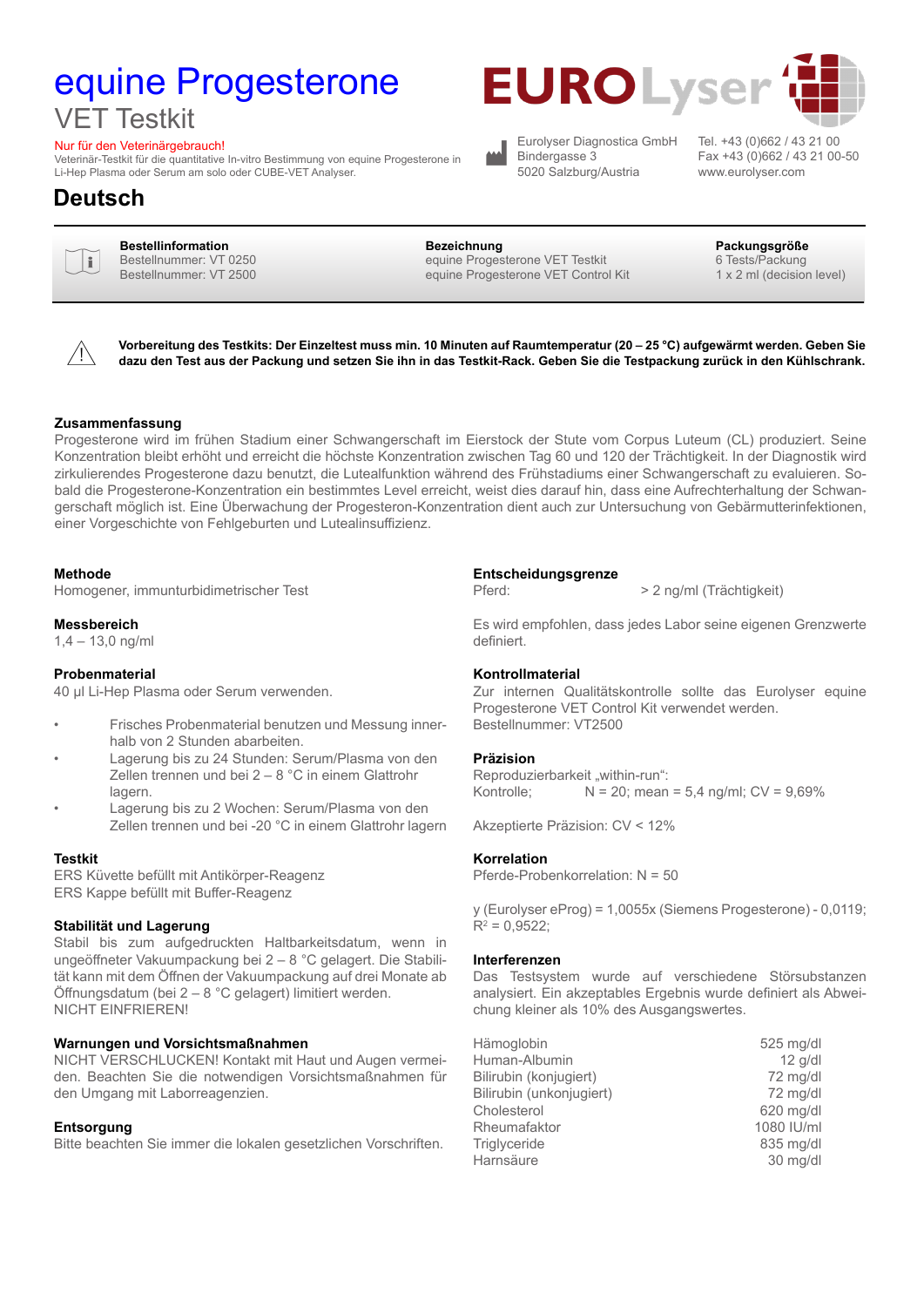Durchführung eines equine Progesterone VET Tests Processing of a equine Progesterone VET test





2.1